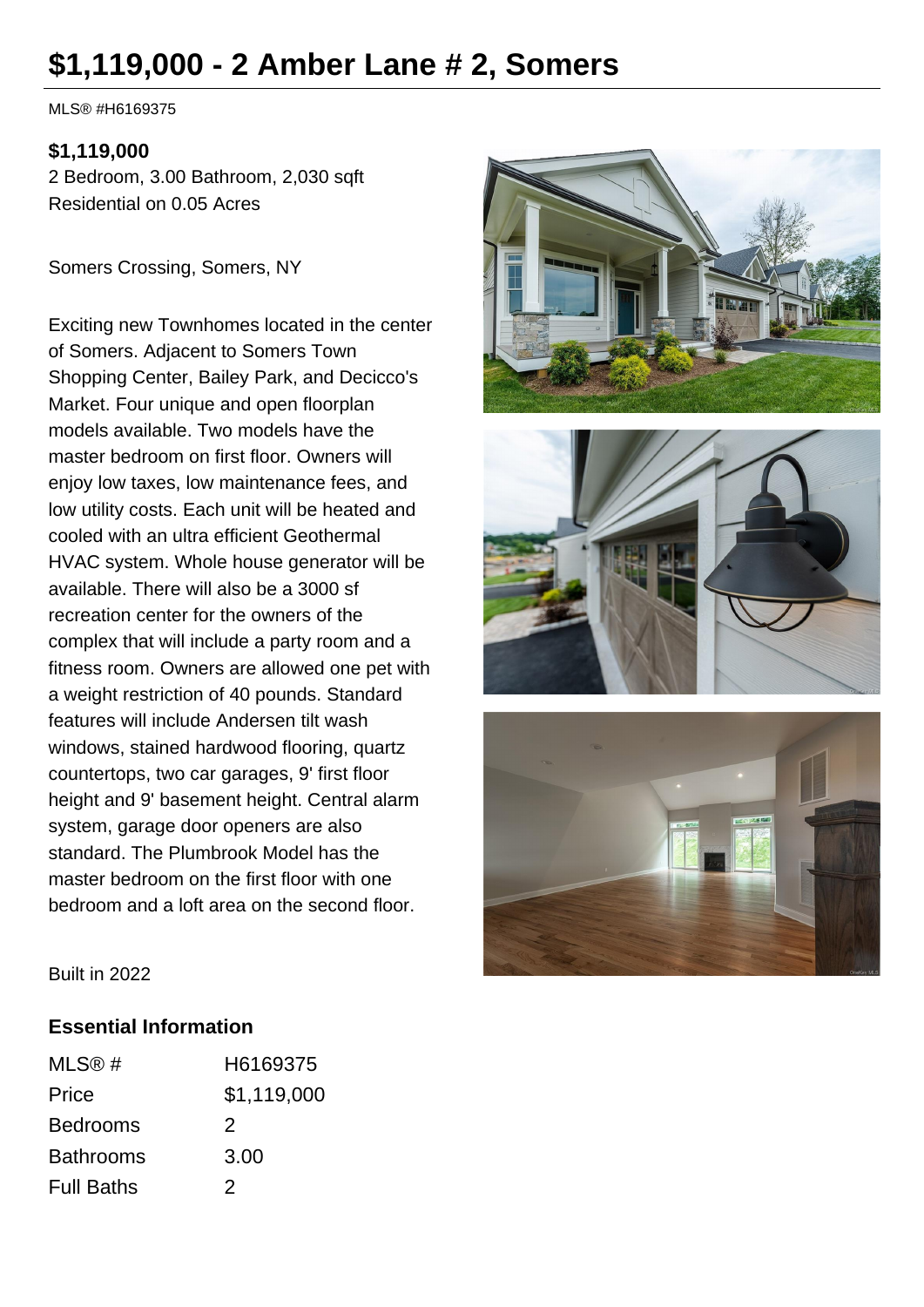| <b>Half Baths</b>     |             |
|-----------------------|-------------|
| <b>Square Footage</b> | 2,030       |
| Acres                 | 0.05        |
| <b>Taxes</b>          | \$9,950     |
| <b>Year Built</b>     | 2022        |
| <b>Type</b>           | Residential |
| Sub-Type              | Condominium |
| <b>Style</b>          | Townhouse   |
| <b>Status</b>         | Active      |

## **Community Information**

| <b>Address</b> | 2 Amber Lane # 2       |
|----------------|------------------------|
| Subdivision    | <b>Somers Crossing</b> |
| City           | Somers                 |
| County         | Westchester            |
| <b>State</b>   | NY                     |
| Zip Code       | 10589                  |

### **Amenities**

| Parking | Attached, 2 Car Attached, Driveway, Parking Lot |
|---------|-------------------------------------------------|
| Garages | Attached, 2 Car Attached, Driveway, Parking Lot |

#### **Interior**

| Electric, Geothermal |
|----------------------|
| <b>Central Air</b>   |
| Yes                  |
| Full, Unfinished     |
| Yes                  |
| 1                    |
| 2                    |
|                      |

## **School Information**

| <b>District</b> | <b>Somers</b>                    |
|-----------------|----------------------------------|
| Elementary      | <b>Primrose School</b>           |
| <b>Middle</b>   | Somers Middle School             |
| High            | <b>Somers Senior High School</b> |

#### **Additional Information**

| Date Listed | March 2nd, 2022 |
|-------------|-----------------|
|-------------|-----------------|